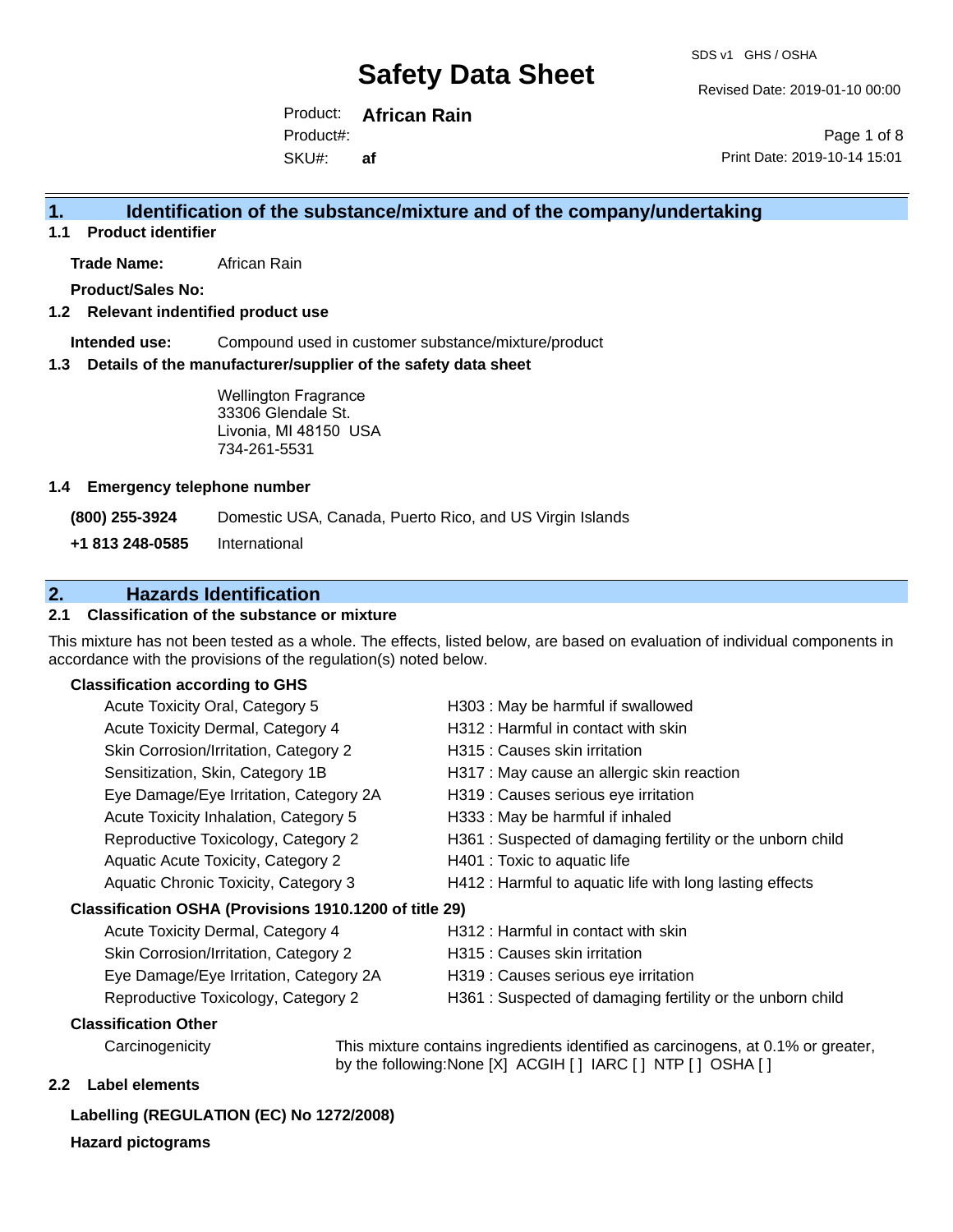Product: **African Rain**

Product#:

SKU#: **af** Revised Date: 2019-01-10 00:00

SDS v1 GHS / OSHA

Page 2 of 8 Print Date: 2019-10-14 15:01



**Signal Word: Warning**

### **Hazard statments** H303 May be harmful if swallowed H312 Harmful in contact with skin H315 Causes skin irritation H317 May cause an allergic skin reaction H319 Causes serious eye irritation H333 May be harmful if inhaled H361 Suspected of damaging fertility or the unborn child H401 Toxic to aquatic life H412 **Harmful to aquatic life with long lasting effects**

#### **Precautionary Statements**

#### **Prevention:**

| .                    |                                                                                                                                  |
|----------------------|----------------------------------------------------------------------------------------------------------------------------------|
| P <sub>201</sub>     | Obtain special instructions before use                                                                                           |
| P <sub>202</sub>     | Do not handle until all safety precautions have been read and understood                                                         |
| P <sub>264</sub>     | Wash hands thoroughly after handling                                                                                             |
| P <sub>272</sub>     | Contaminated work clothing should not be allowed out of the workplace                                                            |
| P <sub>273</sub>     | Avoid release to the environment                                                                                                 |
| P <sub>281</sub>     | Use personal protective equipment as required                                                                                    |
| Response:            |                                                                                                                                  |
| $P302 + P352$        | IF ON SKIN: Wash with soap and water                                                                                             |
| $P304 + P312$        | IF INHALED: Call a POISON CENTER or doctor/physician if you feel unwell                                                          |
| $P305 + P351 + P338$ | IF IN EYES: Rinse cautiously with water for several minutes Remove contact lenses if<br>present and easy to do. continue rinsing |
| $P308 + P313$        | IF exposed or concerned: Get medical advice/attention                                                                            |
| P312                 | Call a POISON CENTER or doctor/physician if you feel unwell                                                                      |
| P333 + P313          | If skin irritation or a rash occurs: Get medical advice/attention                                                                |
| $P337 + P313$        | If eye irritation persists: Get medical advice/attention                                                                         |
| P362                 | Take off contaminated clothing and wash before reuse                                                                             |
| P363                 | Wash contaminated clothing before reuse                                                                                          |
|                      |                                                                                                                                  |

### **2.3 Other Hazards**

#### **no data available**

## **3. Composition/Information on Ingredients**

### **3.1 Mixtures**

This product is a complex mixture of ingredients, which contains among others the following substance(s), presenting a health or environmental hazard within the meaning of the UN Globally Harmonized System of Classification and Labeling of Chemicals (GHS):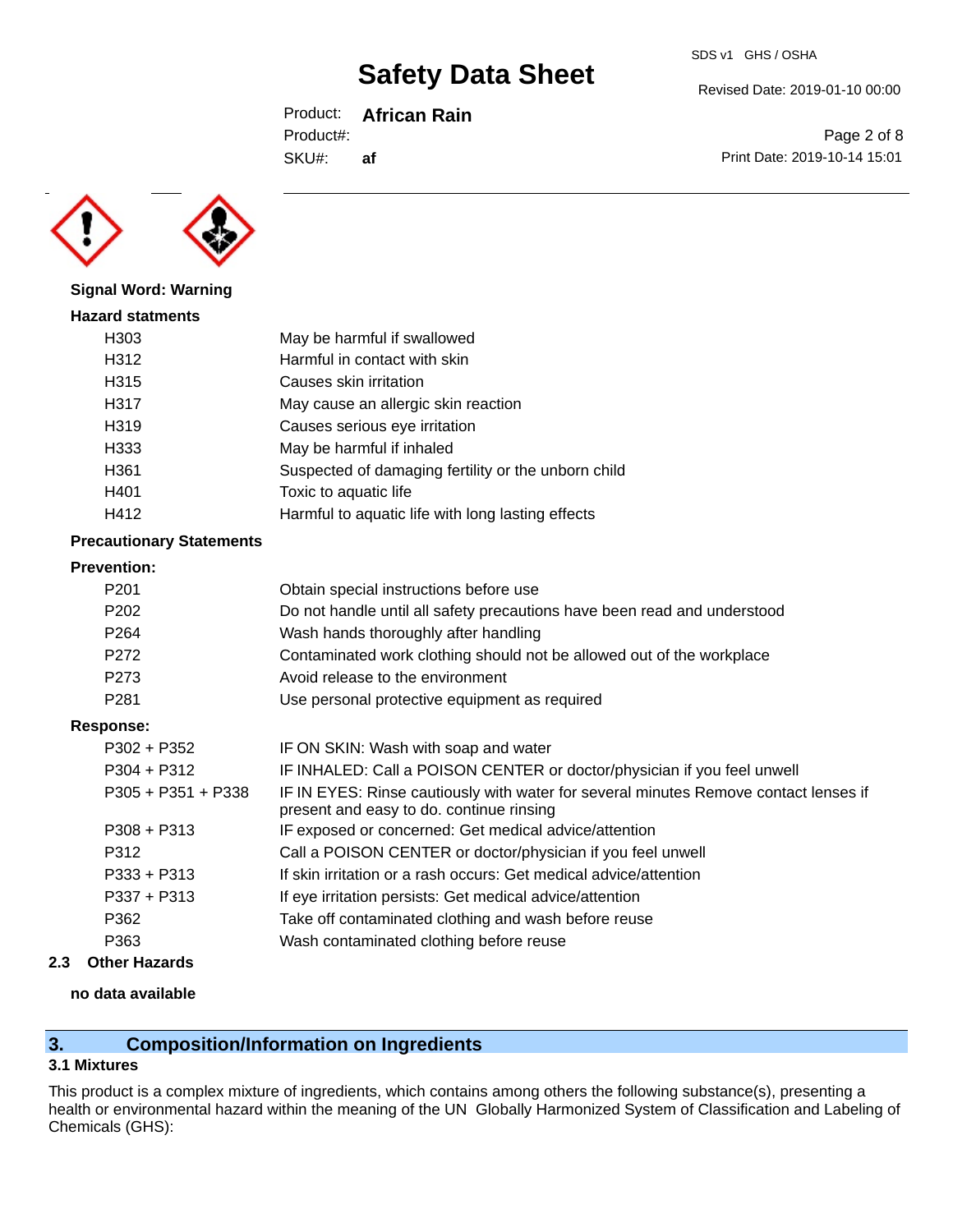SDS v1 GHS / OSHA

Revised Date: 2019-01-10 00:00

Product: **African Rain**

Product#:

SKU#: **af**

Page 3 of 8 Print Date: 2019-10-14 15:01

| CAS#<br>Ingredient   | EC#                                 | Conc.<br>Range                                           | <b>GHS Classification</b>           |
|----------------------|-------------------------------------|----------------------------------------------------------|-------------------------------------|
| $60 - 12 - 8$        | 200-456-2                           | 40 - 50 %                                                | H302; H313; H316; H319              |
| phenethyl alcohol    |                                     |                                                          |                                     |
| 84-66-2              | 201-550-6                           | 10 - 20 %                                                | H316; H402                          |
| Diethyl phthalate    |                                     |                                                          |                                     |
| $98 - 55 - 5$        | 202-680-6                           | 10 - 20 %                                                | H227; H303; H315; H319; H401        |
| <b>Terpineol</b>     |                                     |                                                          |                                     |
| 8050-15-5            | 232-476-2                           | $5 - 10%$                                                | H402; H412                          |
|                      |                                     | Methyl ester of rosin (partially hydrogenated)           |                                     |
| 80-54-6              | 201-289-8                           | $2 - 5%$                                                 | H227; H302; H315; H317; H361; H401; |
|                      | <b>Butylphenyl Methylpropional</b>  |                                                          | H412                                |
| $97 - 53 - 0$        | 202-589-1                           | $2 - 5%$                                                 | H303; H316; H317; H319; H401        |
| Eugenol              |                                     |                                                          |                                     |
| 122-40-7             | 204-541-5                           | $2 - 5%$                                                 | H303; H316; H317; H401; H411        |
| Amyl Cinnamal        |                                     |                                                          |                                     |
| 68912-13-0           | 272-805-7                           | $2 - 5%$                                                 | H401; H411                          |
|                      | Hexahydro-methanoindenyl Propionate |                                                          |                                     |
| 140-11-4             | 205-399-7                           | $1 - 2%$                                                 | H303; H401; H412                    |
| Benzyl acetate       |                                     |                                                          |                                     |
| 106-24-1             | 203-377-1                           | $1 - 2%$                                                 | H303; H315; H317; H318; H402        |
| Geraniol             |                                     |                                                          |                                     |
| 103-95-7             | 203-161-7                           | $1 - 2%$                                                 | H227; H303; H315; H317; H401; H412  |
| Cyclamen Aldehyde    |                                     |                                                          |                                     |
| 106-22-9             | 203-375-0                           | $1 - 2%$                                                 | H303; H313; H315; H317; H319; H401  |
| <b>Citronellol</b>   |                                     |                                                          |                                     |
| 93-92-5              | 202-288-5                           | $1 - 2%$                                                 | H227; H402                          |
| methylbenzyl acetate |                                     |                                                          |                                     |
| 58430-94-7           | 261-245-9                           | $1 - 2%$                                                 | H227; H303; H315; H401; H411        |
|                      | 3,5,5-Trimethylhexyl acetate        |                                                          |                                     |
|                      |                                     | See Section 16 for full text of GHS classification codes |                                     |

See Section 16 for full text of GHS classification codes which where not shown in section 2 Total Hydrocarbon Content (%  $w/w$ ) = 1.39

### **4. First Aid Measures**

## **4.1 Description of first aid measures**

| Inhalation:           | Remove from exposure site to fresh air and keep at rest.<br>Obtain medical advice.                            |
|-----------------------|---------------------------------------------------------------------------------------------------------------|
| Eye Exposure:         | Flush immediately with water for at least 15 minutes.<br>Contact physician if symptoms persist.               |
| <b>Skin Exposure:</b> | Remove contaminated clothes. Wash thoroughly with water (and soap).<br>Contact physician if symptoms persist. |
| Ingestion:            | Rinse mouth with water and obtain medical advice.                                                             |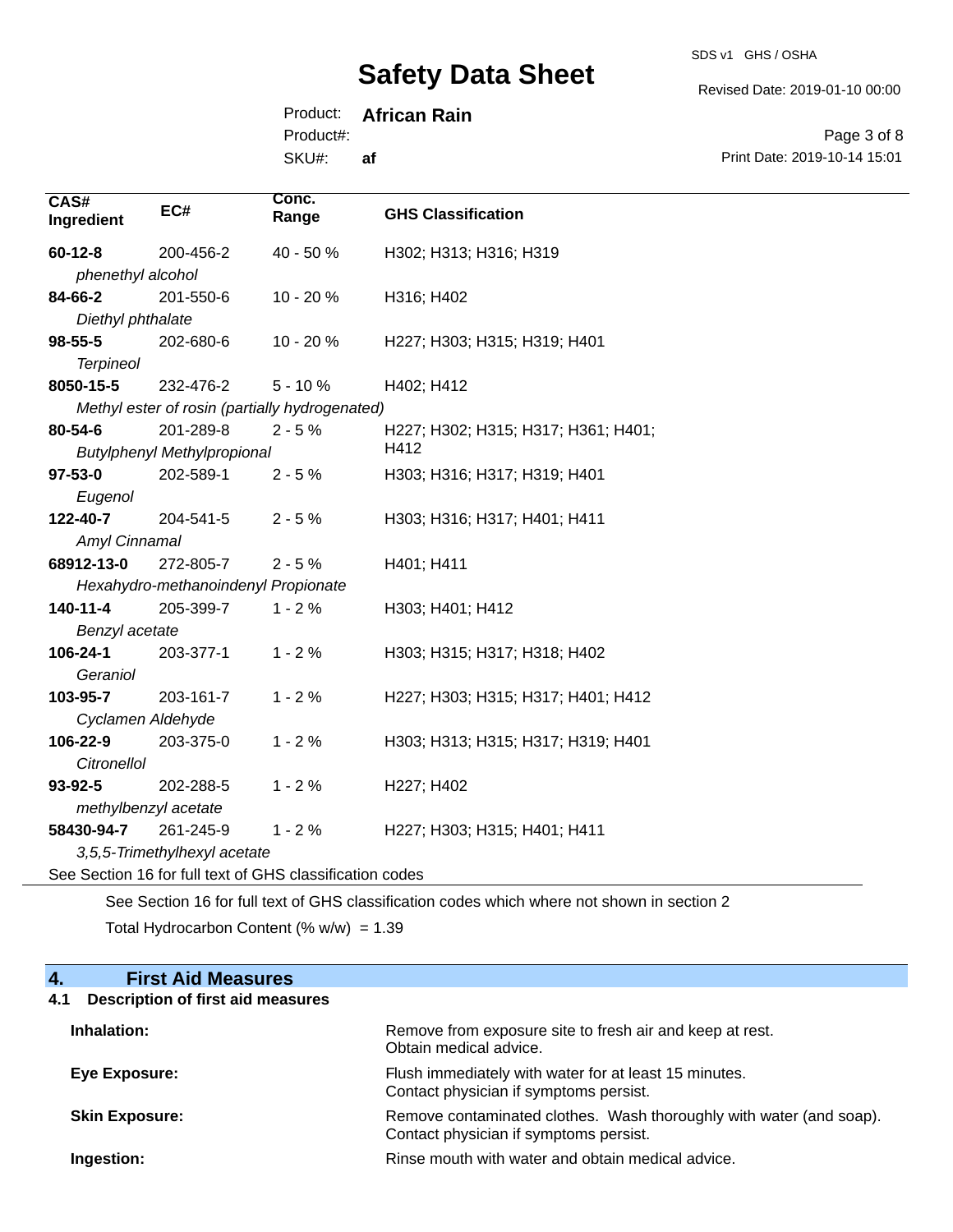SDS v1 GHS / OSHA

Revised Date: 2019-01-10 00:00

Product: **African Rain** SKU#: Product#: **af**

Page 4 of 8 Print Date: 2019-10-14 15:01

## **4.2 Most important symptoms and effects, both acute and delayed Symptoms:** no data available **Risks:** Risks: Refer to Section 2.2 "Hazard Statements" **4.3 Indication of any immediate medical attention and special treatment needed Treatment:** Treatment: Treatment: Refer to Section 2.2 "Response" **5. Fire-Fighting measures 5.1 Extinguishing media** Suitable: Carbon dioxide (CO2), Dry chemical, Foam **Unsuitable** Do not use a direct water jet on burning material **5.2 Special hazards arising from the substance or mixture During fire fighting:** Water may be ineffective **5.3 Advice for firefighters Further information:** Standard procedure for chemical fires

#### **6. Accidental Release Measures**

#### **6.1 Personal precautions, protective equipment and emergency procedures**

Avoid inhalation and contact with skin and eyes. A self-contained breathing apparatus is recommended in case of a major spill.

#### **6.2 Environmental precautions**

Keep away from drains, soil, and surface and groundwater.

#### **6.3 Methods and materials for containment and cleaning up**

Clean up spillage promptly. Remove ignition sources. Provide adequate ventilation. Avoid excessive inhalation of vapors. Gross spillages should be contained by use of sand or inert powder and disposed of according to the local regulations.

#### **6.4 Reference to other sections**

Not Applicable

#### **7. Handling and Storage**

#### **7.1 Precautions for safe handling**

Apply according to good manufacturing and industrial hygiene practices with proper ventilation. Do not drink, eat or smoke while handling. Respect good personal hygiene.

#### **7.2 Conditions for safe storage, including any incompatibilities**

Store in a cool, dry and ventilated area away from heat sources and protected from light in tightly closed original container. Avoid uncoated metal container. Keep air contact to a minimum.

#### **7.3 Specific end uses**

No information available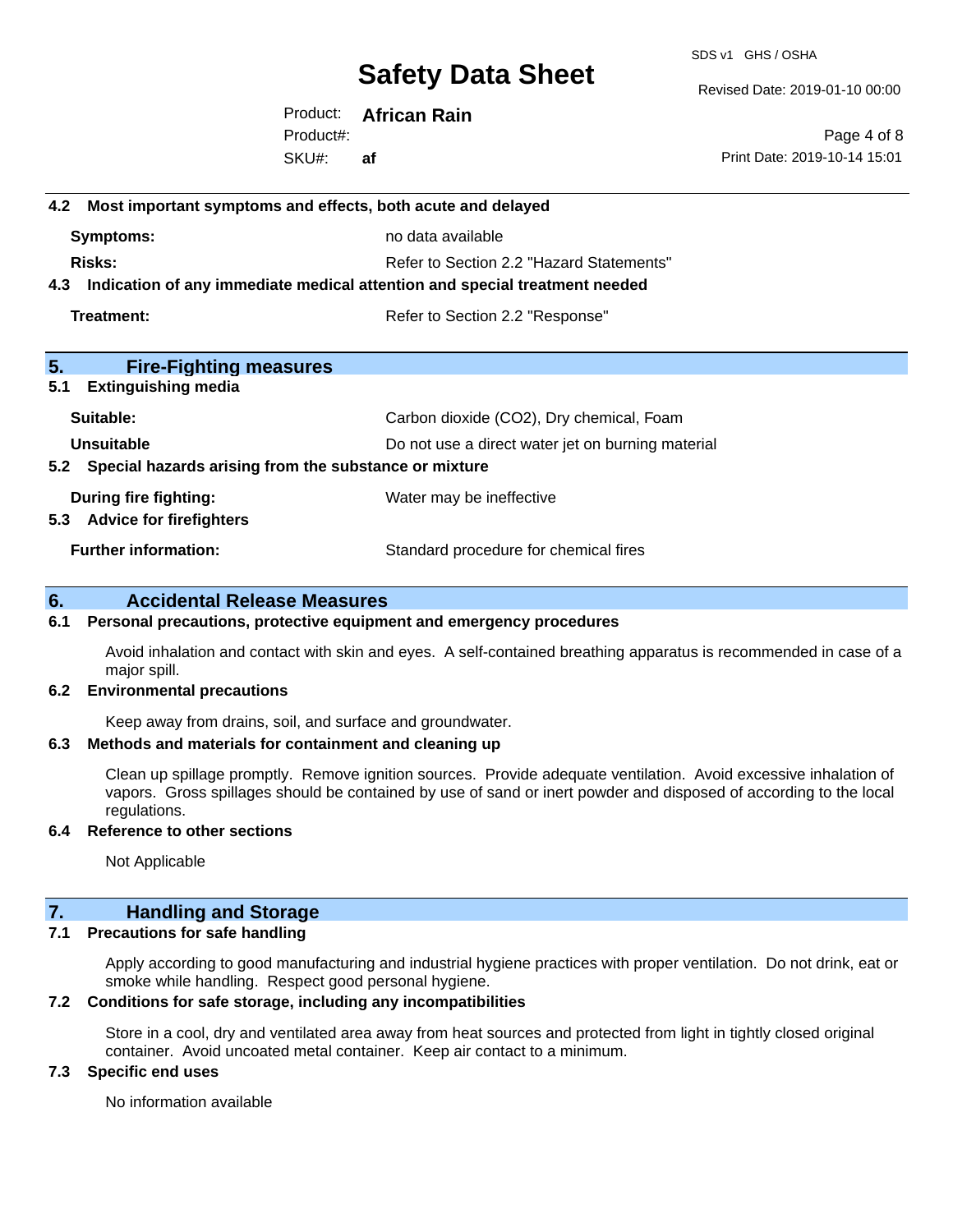SDS v1 GHS / OSHA

Revised Date: 2019-01-10 00:00

Product: **African Rain** SKU#: Product#: **af**

Page 5 of 8 Print Date: 2019-10-14 15:01

| 8.                             |                   | <b>Exposure Controls/Personal Protection</b>                                                                                             |                  |       |      |                                          |
|--------------------------------|-------------------|------------------------------------------------------------------------------------------------------------------------------------------|------------------|-------|------|------------------------------------------|
| 8.1 Control parameters         |                   |                                                                                                                                          |                  |       |      |                                          |
| <b>Exposure Limits:</b>        |                   |                                                                                                                                          |                  |       |      |                                          |
| <b>Component</b>               |                   |                                                                                                                                          | ACGIH<br>TWA ppm | ACGIH | OSHA | <b>OSHA</b><br>STEL ppm TWA ppm STEL ppm |
| 84-66-2                        | Diethyl phthalate |                                                                                                                                          | 5                |       |      |                                          |
| 140-11-4                       | Benzyl acetate    |                                                                                                                                          | 10               |       |      |                                          |
| <b>Engineering Controls:</b>   |                   | Use local exhaust as needed.<br>8.2 Exposure controls - Personal protective equipment                                                    |                  |       |      |                                          |
| Eye protection:                |                   | Tightly sealed goggles, face shield, or safety glasses with brow guards and side shields, etc.<br>as may be appropriate for the exposure |                  |       |      |                                          |
| <b>Respiratory protection:</b> |                   | Avoid excessive inhalation of concentrated vapors. Apply local ventilation where appropriate.                                            |                  |       |      |                                          |
| <b>Skin protection:</b>        |                   | Avoid Skin contact. Use chemically resistant gloves as needed.                                                                           |                  |       |      |                                          |

**9. Physical and Chemical Properties** 

#### **9.1 Information on basic physical and chemical properties**

| <b>Appearance:</b>           | Liquid                        |
|------------------------------|-------------------------------|
| Odor:                        | Conforms to Standard          |
| Color:                       | Colorless to Pale Yellow (G2) |
| <b>Viscosity:</b>            | Liquid                        |
| <b>Freezing Point:</b>       | Not determined                |
| <b>Boiling Point:</b>        | Not determined                |
| <b>Melting Point:</b>        | Not determined                |
| <b>Flashpoint (CCCFP):</b>   | >200 F (93.33 C)              |
| <b>Auto flammability:</b>    | Not determined                |
| <b>Explosive Properties:</b> | None Expected                 |
| <b>Oxidizing properties:</b> | None Expected                 |
| Vapor Pressure (mmHg@20 C):  | 0.0414                        |
| %VOC:                        | 0.04                          |
| Specific Gravity @ 25 C:     | 1.0020                        |
| Density @ 25 C:              | 0.9990                        |
| Refractive Index @ 20 C:     | 1.5110                        |
| Soluble in:                  | Oil                           |

## **10. Stability and Reactivity**

**10.1 Reactivity** None **10.2 Chemical stability** Stable **10.3 Possibility of hazardous reactions** None known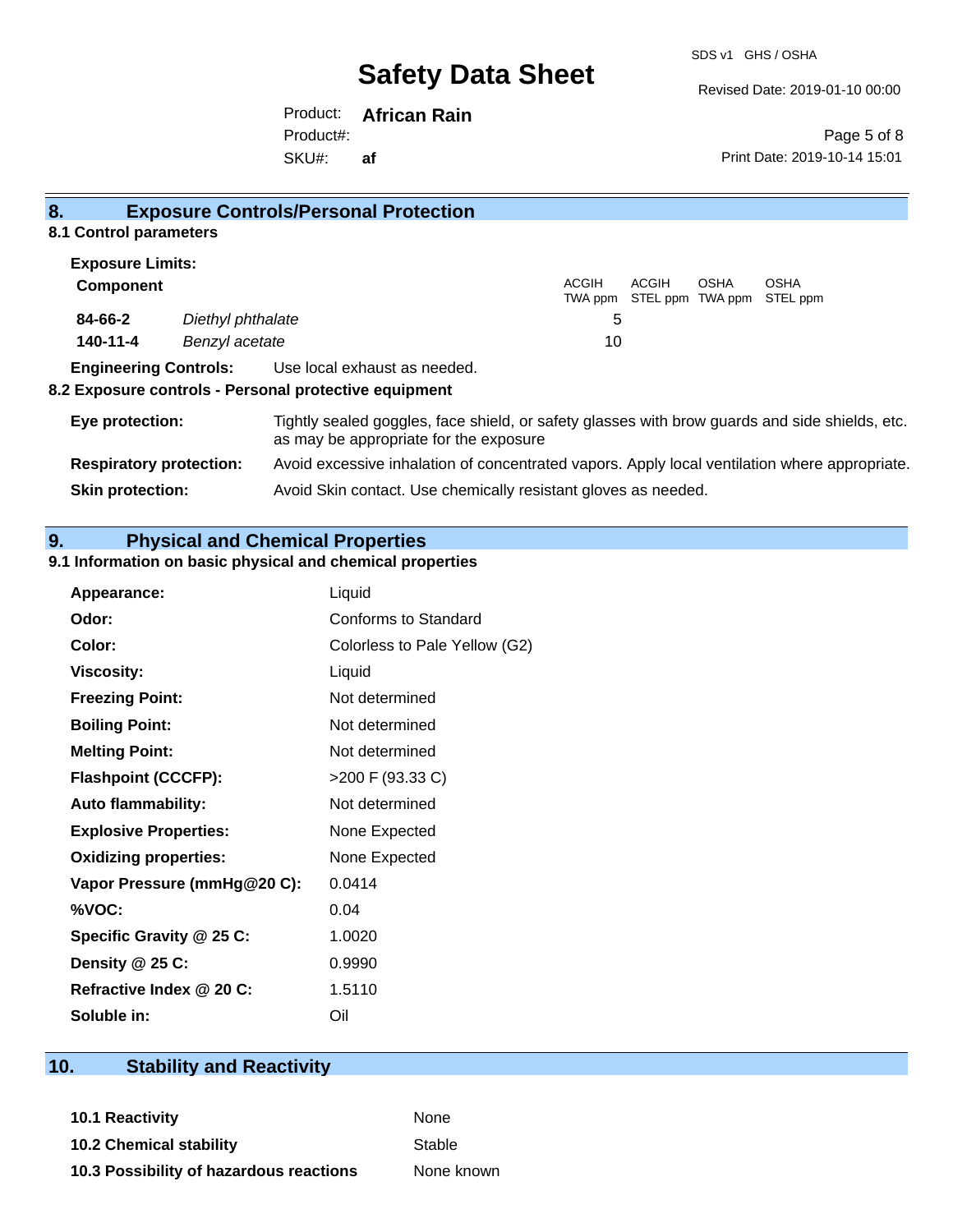SDS v1 GHS / OSHA

Revised Date: 2019-01-10 00:00

Product: **African Rain** SKU#: Product#: **af**

Page 6 of 8 Print Date: 2019-10-14 15:01

| <b>IV.J INCOMPANDIC MAIGHAIS</b>      | <b>OttOrig UARTZ</b> |
|---------------------------------------|----------------------|
| 10.6 Hazardous decomposition products | None known           |

**10.4 Conditions to avoid** None known

**10.5 Incompatible materials** Strong oxidizing agents, strong acids, and alkalis

### **11. Toxicological Information**

#### **11.1 Toxicological Effects**

Acute Toxicity Estimates (ATEs) based on the individual Ingredient Toxicity Data utilizing the "Additivity Formula"

| Acute toxicity - Oral - (Rat) mg/kg                | (LD50: 3172.7707) May be harmful if swallowed            |
|----------------------------------------------------|----------------------------------------------------------|
| Acute toxicity - Dermal - (Rabbit) mg/kg           | (LD50: 1500.3765) Harmful in contact with skin           |
| Acute toxicity - Inhalation - (Rat) mg/L/4hr       | (LD50: 37.0292) May be harmful if inhaled                |
| <b>Skin corrosion / irritation</b>                 | May be harmful if inhaled                                |
| Serious eye damage / irritation                    | Causes serious eye irritation                            |
| <b>Respiratory sensitization</b>                   | Not classified - the classification criteria are not met |
| <b>Skin sensitization</b>                          | May cause an allergic skin reaction                      |
| <b>Germ cell mutagenicity</b>                      | Not classified - the classification criteria are not met |
| Carcinogenicity                                    | Not classified - the classification criteria are not met |
| <b>Reproductive toxicity</b>                       | Suspected of damaging fertility or the unborn child      |
| Specific target organ toxicity - single exposure   | Not classified - the classification criteria are not met |
| Specific target organ toxicity - repeated exposure | Not classified - the classification criteria are not met |
| <b>Aspiration hazard</b>                           | Not classified - the classification criteria are not met |
|                                                    |                                                          |

### **12. Ecological Information 12.1 Toxicity**

| <b>Acute acquatic toxicity</b>     | Toxic to aquatic life                             |
|------------------------------------|---------------------------------------------------|
| <b>Chronic acquatic toxicity</b>   | Harmful to aquatic life with long lasting effects |
| <b>Toxicity Data on soil</b>       | no data available                                 |
| <b>Toxicity on other organisms</b> | no data available                                 |
|                                    |                                                   |
| 12.2 Persistence and degradability | no data available                                 |
| 12.3 Bioaccumulative potential     | no data available                                 |
| 12.4 Mobility in soil              | no data available                                 |
| 12.5 Other adverse effects         | no data available                                 |

#### **13. Disposal Conditions**

#### **13.1 Waste treatment methods**

Do not allow product to reach sewage systems. Dispose of in accordance with all local and national regulations. Send to a licensed waste management company.The product should not be allowed to enter drains, water courses or the soil. Do not contaminate ponds, waterways or ditches with chemical or used container.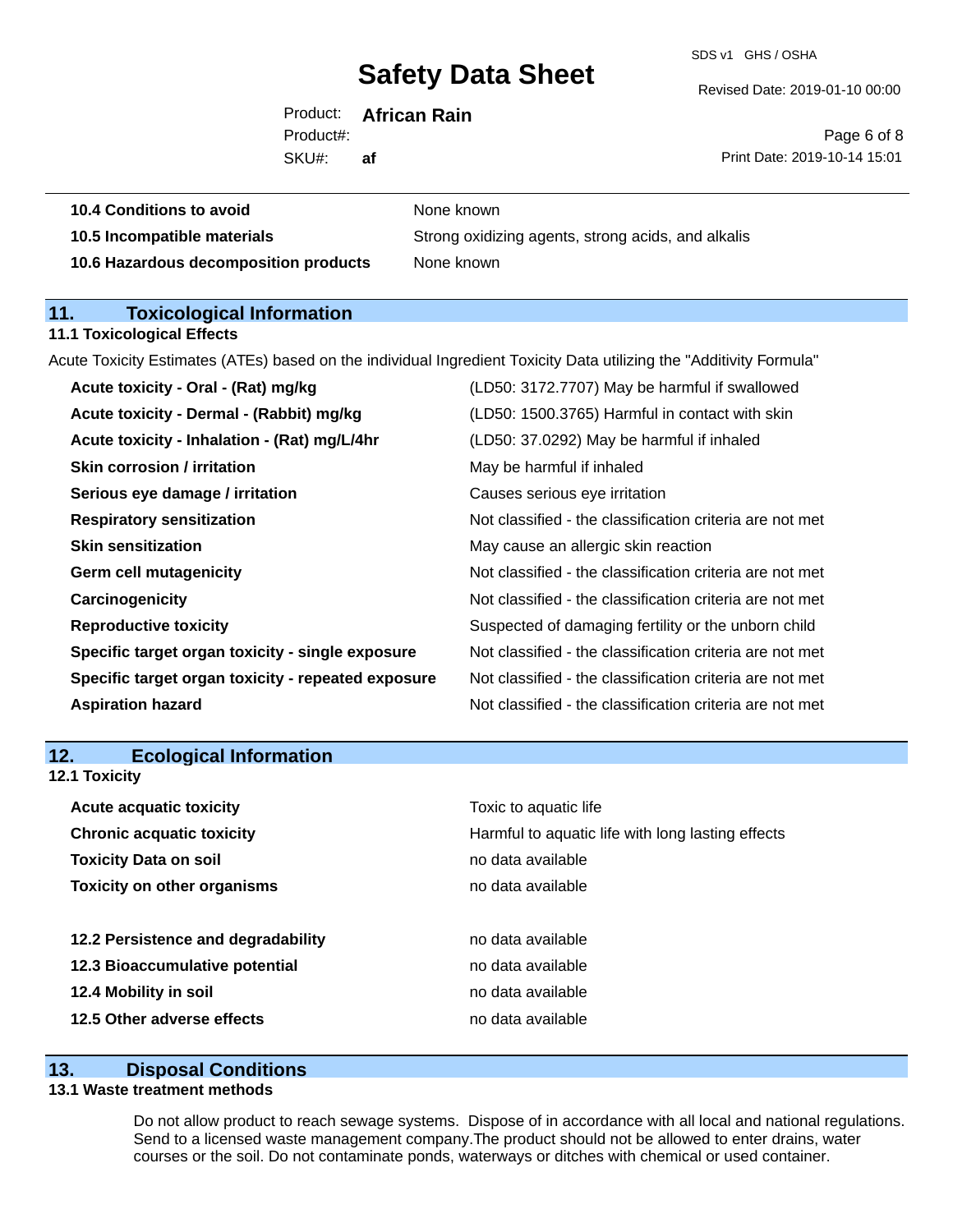SDS v1 GHS / OSHA

Revised Date: 2019-01-10 00:00

Product: **African Rain** SKU#: Product#: **af**

Page 7 of 8 Print Date: 2019-10-14 15:01

## **14. Transport Information**

| <b>Marine Pollutant</b><br>No.           |              |                                     |                 |        |
|------------------------------------------|--------------|-------------------------------------|-----------------|--------|
| Regulator                                | <b>Class</b> | <b>Pack Group</b>                   | <b>Sub Risk</b> | UN-nr. |
| U.S. DOT (Non-Bulk)                      |              | Not Regulated - Not Dangerous Goods |                 |        |
| <b>Chemicals NOI</b>                     |              |                                     |                 |        |
| <b>ADR/RID (International Road/Rail)</b> |              | Not Regulated - Not Dangerous Goods |                 |        |
| <b>Chemicals NOI</b>                     |              |                                     |                 |        |
| <b>IATA (Air Cargo)</b>                  |              | Not Regulated - Not Dangerous Goods |                 |        |
| <b>Chemicals NOI</b>                     |              |                                     |                 |        |
| IMDG (Sea)                               |              | Not Regulated - Not Dangerous Goods |                 |        |
| <b>Chemicals NOI</b>                     |              |                                     |                 |        |

### **15. Regulatory Information**

**U.S. Federal Regulations**

| <b>TSCA (Toxic Substance Control Act)</b> |                             | All components of the substance/mixture are listed or exempt |
|-------------------------------------------|-----------------------------|--------------------------------------------------------------|
| 40 CFR(EPCRA, SARA, CERCLA and CAA)       |                             | This product contains the following components:              |
| 84-66-2                                   | $201 - 550 - 6$ 10 - 20 %   | Diethyl phthalate                                            |
| <b>U.S. State Regulations</b>             |                             |                                                              |
| <b>California Proposition 65 Warning</b>  |                             | This product contains the following components:              |
| 93-15-2                                   | $202 - 223 - 0 \leq 30$ ppm | Methyl Eugenol (Natural Source)                              |
| <b>Canadian Regulations</b>               |                             |                                                              |
| <b>DSL</b>                                |                             | 100.00% of the components are listed or exempt.              |

## **16. Other Information**

#### **GHS H-Statements referred to under section 3 and not listed in section 2**

| H227 : Combustible liquid                              | H302 : Harmful if swallowed                   |
|--------------------------------------------------------|-----------------------------------------------|
| H313: May be harmful in contact with skin              | H316 : Causes mild skin irritation            |
| H318 : Causes serious eye damage                       | H402 : Harmful to aquatic life                |
| H411 : Toxic to aquatic life with long lasting effects |                                               |
| Total Fractional Values                                |                                               |
| (TFV) Risk                                             | <b>Risk</b><br>(TFV)                          |
| (135.03) Acute Toxicity Inhalation, Category 5         | (9.06) Aquatic Chronic Toxicity, Category 3   |
| (8.59) Skin Corrosion/Irritation, Category 3           | (7.89) Eye Damage/Eye Irritation, Category 2A |
| (4.57) Sensitization, Skin, Category 1B                | (2.41) Skin Corrosion/Irritation, Category 2  |
| (1.84) Aquatic Acute Toxicity, Category 2              | (1.58) Acute Toxicity Oral, Category 5        |
| (1.52) Reproductive Toxicology, Category 2             | (1.33) Acute Toxicity Dermal, Category 4      |
| (1.02) Aquatic Chronic Toxicity, Category 4            |                                               |
|                                                        |                                               |